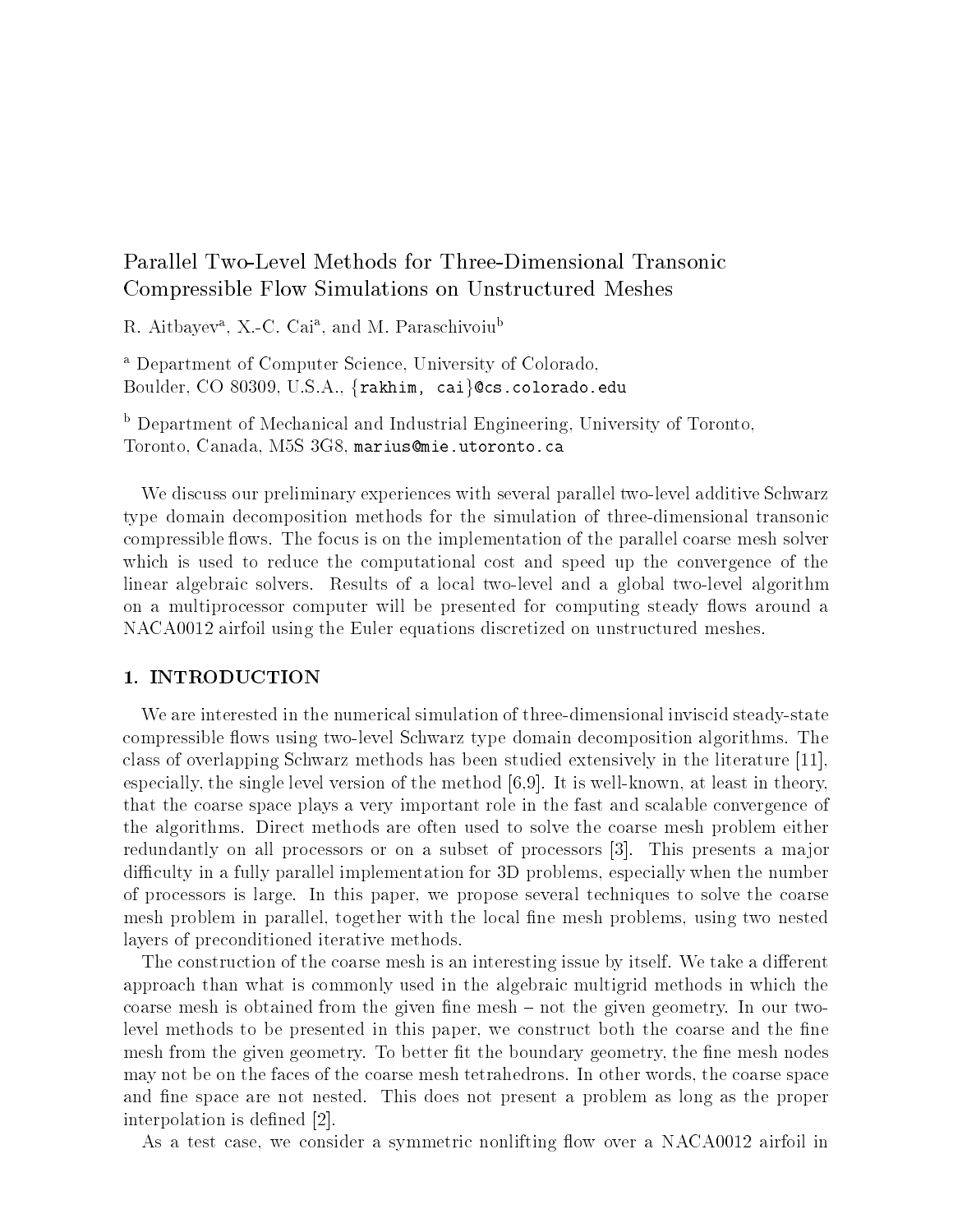a three-dimensional setting In the presented approach we construct the ne mesh by refining an existing coarse mesh and updating the nodes of the fine mesh according to the boundary geometry of the given physical domain Such approach is easy to implement since the same computer code can be used on both the fine and the coarse level, and only a minimal additional programming is required to construct the restriction and prolongation operators. Moreover, it gives a natural partition of the fine mesh from the partition of the coarse mesh. In the tests, the system of Euler equations is discretized using the backward dierence approximation in the pseudo-temporal variable and a nite volume method in the spatial variables The resulting system of nonlinear algebraic equations is linearized using the Defect Correction DeC scheme At each pseudo-temporal level the linear system is solved by a restricted additive Schwarz preconditioned FGMRES method  and the coarse mesh problem is solved with an inner level of restricted additive Schwarz preconditioned FGMRES method

#### - GOVERNING EQUATIONS AND BOUNDARY CONDITIONS

Let  $\Omega \subset R^3$  be a bounded flow domain with the boundary consisting of two parts: a wall boundary  $\Gamma_w$  and an innitity boundary  $\Gamma_\infty$ . Let  $\rho$  be the density,  $u = (u, v, w)^$ the velocity vector,  $e$  the total energy per unit volume, and  $p$  the pressure. We consider u e and passer as the unit at the point  $\mu$  and  $\mu$  and the pseudo-called the pseudo-called the pseudo-called Set  $U = (\rho, \rho u, \rho v, \rho w, e)^T$ ,  $\vec{\nabla} = \left(\frac{\partial}{\partial x}, \frac{\partial}{\partial y}, \frac{\partial}{\partial z}\right)^T$ . An inviscid compressible flow in  $\Omega$  is described by the Euler equations of the Euler equations of the Euler equations of the Euler equations of the Eu

$$
U_t + \vec{\nabla} \cdot \vec{F} = 0,\tag{1}
$$

where  $F = (F, G, H)^+$  is the nux vector with the Cartesian components denned as on page 87 of  $[7]$ . The equation  $(1)$  is closed by the equation of state for a perfect gas  $p = (\gamma - 1) (e - \rho || \vec{u} ||_2^2/2)$ , where  $\gamma$  is the ratio of specific heats and  $|| \cdot ||_2$  is the 2-norm in  $R^3$ . We specify the initial condition  $U|_{t=0}=U_0,$  where  $U_0$  is an initial approximation to a steady-state solution and the following boundary conditions On the wall boundary w we impose a no-sitp condition for the velocity  $u \cdot n = v$ , where n is the outward normal vector to the wall boundary. On the infinity boundary  $\Gamma_{\infty}$ , we impose uniform free stream conditions  $\rho = \rho_{\infty}$ ,  $\vec{u} = \vec{u}_{\infty}$ , and  $p_{\infty} = 1/(\gamma M_{\infty}^2)$ , where  $M_{\infty}$  is the free stream Mach number we seek a steady-state solution, that is, the limits of  $\rho, \, u, \, e$  and  $p$  as  $t \to \infty$ .

## DISCRETIZATION

In this section, we present an outline of the discretization of the Euler equations; for more details, see [5]. Let  $\Omega_h$  be a tetrahedral mesh in  $\Omega$ , and N be the number of mesh points For the pseudo-temporal discretization we use a result of the pseudo-temporal discretization we use a r scheme. For the spatial discretization of  $(1)$ , we use a finite volume scheme in which control volumes are centered on the vertices of the mesh. For upwinding, we use Roe's approximate Riemann solver which has the first order spatial accuracy. Second order accuracy is achieved by the MUSCL technique [13] which uses piecewise linear interpolation at the interface between control volumes

For  $i = 1, 2, ..., N$  and  $n = 0, 1, ...,$  let  $U_i$  denote the value of the discrete solution at point  $(x_i, y_i, z_i)$  and at the pseudo-temporal level n and set  $U_h^+ = (U_1^+, U_2^-, \ldots, U_N^+)^-$ .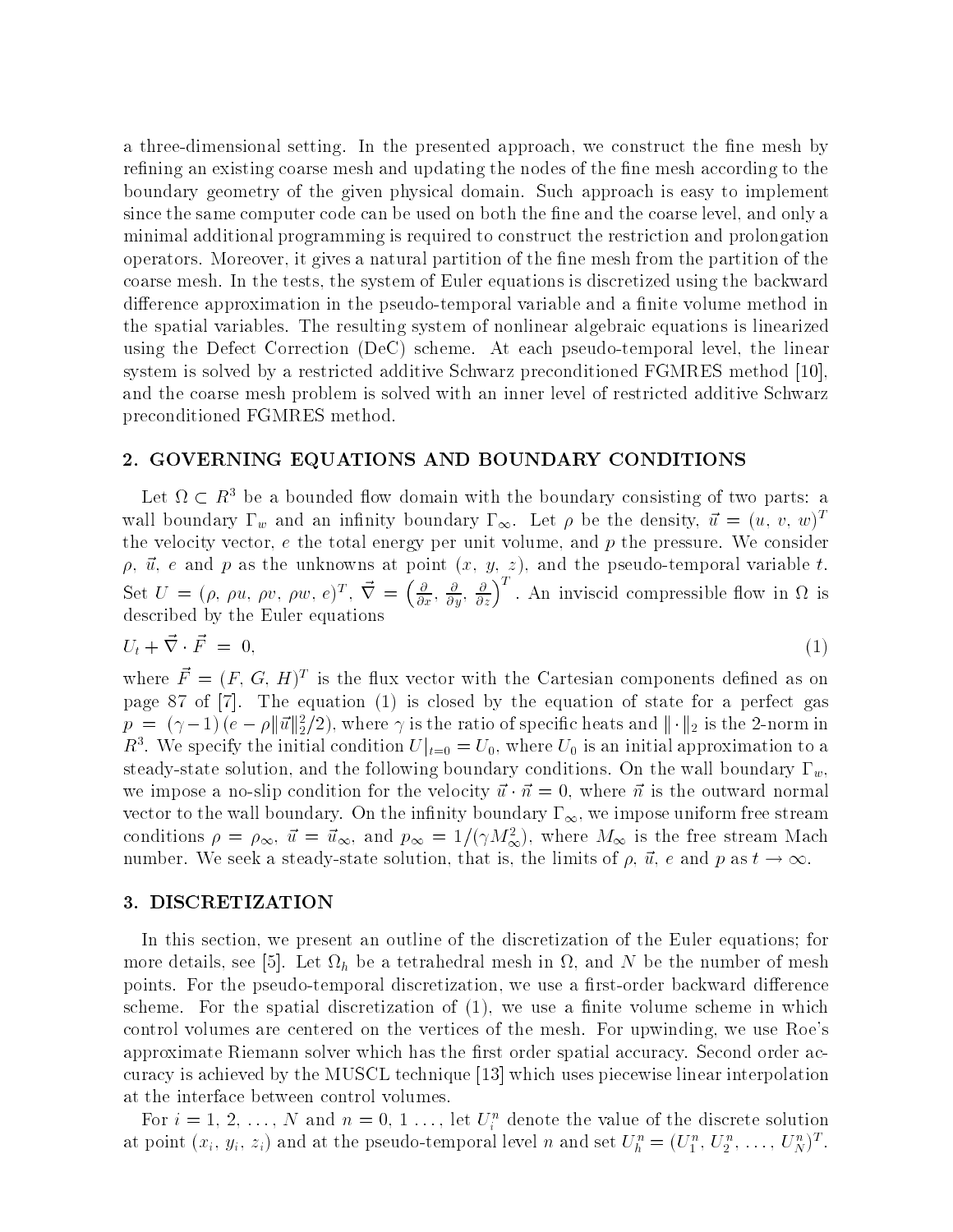Let  $U_i^{\circ} = U_0(x_i, y_i, z_i)$  and  $\Psi_h(U_h) = (\Psi_1(U_h), \ldots, \Psi_N(U_h))^{\circ}$ , where  $\Psi_i(U_h)$  denotes the described second order approximation of convective fluxes  $\nabla \cdot F$  at point  $(x_i, y_i, z_i)$ . We define the local time step size by

$$
\Delta t_i^n = C_{\text{CFL}} h_i / (C_i + ||\vec{u}_i^n||_2),
$$

where  $C_{\text{CFL}} > 0$  is a preselected number,  $\tau_i$  is a control volume centered at node i,  $h_i$  is its characteristic size,  $C_i$  is the sound speed and  $u_i^{\perp}$  is the velocity vector at node  $i$ . Then, the proposed scheme has a general form

$$
(U_i^{n+1} - U_i^n) / \Delta t_i^n + \Psi_i (U_h^{n+1}) = 0, \quad i = 1, 2, ..., N, \quad n = 0, 1, .... \tag{2}
$$

we note the nite volume scheme scheme  $\{ - \}$  nite volume scheme scheme approximation in the pseudotemporal variable and the second order approximation in the spatial variable. On  $\Gamma_w$ , no-slip boundary condition is entour contract on the  $\omega_1$  splitting version is entour constant of the user  $\Omega$  $\mathcal{L}$  is used and Warming  $\mathcal{L}$  is used and Warming  $\mathcal{L}$ 

we apply a Dec-Catalogue method type method to solve the Unit and the Unit of the Defect Correction scheme as a nonlinear solver, the restarted FGMRES algorithm as a linear solver, and the restricted additive Schwarz algorithm as the preconditioner.

At each pseudo-temporal level n the equation represents a system of nonlinear equations for the unknown variable  $U_h^{++}, \quad$  I his nonlinear system is linearized by the Defect Correction (DeC) seneme [1] formulated as follows. Let  $\star h(\theta h)$  be the mist-order approximation of convective fluxes  $\vec{\nabla} \cdot \vec{F}$  obtained in way similar to that of  $\Psi_h(U_h)$ , and obtained in the interpretation in the of the  $\mu$  (  $\mu$  ) in the order of  $\mu$ let  $\sigma \Psi_h(U_h)$  denote its Jacobian. Suppose that, for fixed  $n,$  an initial guess  $U_h^{n+r+s}$  is given (say  $U_h^{n+1} = U_h^n$ ). For  $s = 0, 1, \ldots$ , solve for  $U_h^{n+1}$  the following linear system

$$
\left(D_h^n + \partial \tilde{\Psi}_h \left(U_h^{n+1,0}\right)\right) \left(U_h^{n+1,s+1} - U_h^{n+1,s}\right) = -D_h^n \left(U_h^{n+1,s} - U_h^n\right) - \Psi_h \left(U_h^{n+1,s}\right),
$$

where  $D_h^* = \text{diag}(1/\Delta t_1^*, \ldots, 1/\Delta t_N^*)$  is a diagonal matrix. The DeC scheme (5) preserves the second-second-second-second-second-spatial variable of  $\mathcal{P}_i$  and spatial variable of  $\mathcal{P}_i$ carry out only one DeC iteration at each pseudo-temporal iteration that is we use the scheme

$$
\left(D_h^n + \partial \tilde{\Psi}_h\left(\tilde{U}_h^n\right)\right)\left(\tilde{U}_h^{n+1} - \tilde{U}_h^n\right) = -\Psi_h\left(\tilde{U}_h^n\right), \quad n = 0, 1, \dots, \quad \tilde{U}_h^0 = U_h^0. \tag{3}
$$

### LINEAR SOLVER AND PRECONDITIONING

Let the nonlinear iteration  $n$  be fixed and denote

$$
A = D_h^n + \partial \tilde{\Psi}_h \left( \tilde{U}_h^n \right). \tag{4}
$$

Matrix A is nonsymmetric and indefinite in general. To solve  $(4)$ , we use two nested levels of restarted FGMRES methods  $[10]$ ; one at the fine mesh level and one at the coarse mesh level inside the additive Schwarz preconditioner (AS) to be discussed below.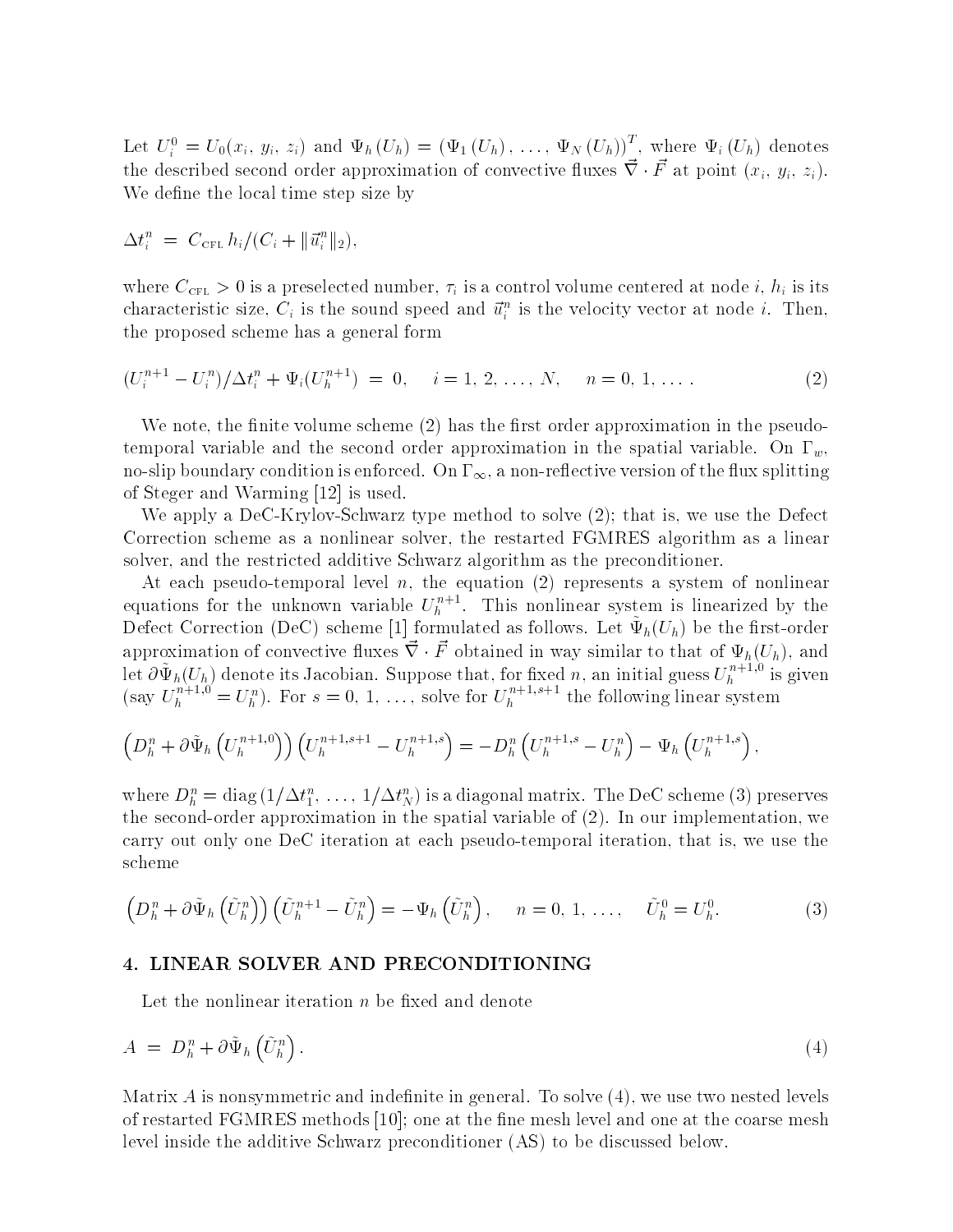#### 4.1. One-level AS preconditioner

To accelerate the convergence of linear iterations in the FGMRES algorithm, we use an additive Schwarz preconditioner. The method splits the original linear system into a collection of independent smaller linear systems which could be solved in parallel

Let  $\Omega_h$  be subdivided into k non-overlapping subregions  $\Omega_{h,1}, \Omega_{h,2}, \ldots, \Omega_{h,k}$ . Let  $\Omega_{h,1},$  $\Omega'_{h,2}, \ldots, \Omega'_{h,k}$  be overlapping extensions of  $\Omega_{h,1}, \Omega_{h,2}, \ldots, \Omega_{h,k}$ , respectively, and be also subsets of  $\Omega_h$ . The size of overlap is assumed to be small, usually one mesh layer. The node ordering in  $\Omega_h$  determines the node orderings in the extended subregions. For is a global-to-called  $\alpha$  and  $\alpha$  and  $\alpha$  are striction matrix that corresponds to the corresponds to the corresponds to the corresponds to the corresponds to the corresponds to the corresponds to the corresponds to th extended subregion  $\Omega'_{h,i}$ , and let  $A_i$  be a "part" of matrix A that corresponds to  $\Omega'_{h,i}$ . The AS preconditioner is defined by

$$
M_{AS}^{-1} = \sum_{i=1}^{k} R_i^T A_i^{-1} R_i.
$$

For certain matrices arising from the discretizations of elliptic partial differential operators an AS preconditioner is spectrally equivalent to the matrix of a linear system with the equivalence constants independent of the mesh step size  $h$ , although, the lower spectral equivalence constant has a factor  $1/H$ , where  $H$  is the subdomain size. For some problems adding a coarse space to the AS preconditioner removes the dependency on  $1/H$ , hence, the number of subdomains [11].

#### - Onelevel RAS preconditioner

It is easy to see that, in a distributed memory implementation, multiplications by matrices  $\bm{\pi}^\pm_i$  and  $\bm{\pi}_i$  involve communication overheads between neighboring subregions. It was recently observed [4] that a slight modification of  $\Lambda_i^\pm$  allows to save half of such communications. Moreover, the resulting preconditioner, called the restricted AS (RAS) preconditioner, provides faster than the original AS preconditioner convergence for some problems The RAS preconditioner has the form

$$
M_{RAS}^{-1} = \sum_{i=1}^{k} R_i^{\prime T} A_i^{-1} R_i,
$$

where  $R_i^-$  corresponds to the extrapolation from  $\Omega_{h,i}.$  Since it is too costly to solve linear systems with matrices  $A_i$ , we use the following modification of the RAS preconditioner:

$$
M_1^{-1} = \sum_{i=1}^k R_i^{\prime T} B_i^{-1} R_i,\tag{5}
$$

where  $B_i$  corresponds to the  $ILU(0)$  decomposition of  $A_i$ . We call  $M_1$  the *one-level RAS* preconditioner  $(ILU(0) \text{ modified})$ .

#### 4.3. Two-level RAS preconditioners

 $\mathbf{u}$  and let  $\mathbf{v}$  be a new-striction matrix  $\mathbf{v}$  $A_0$  be a coarse mesh version of matrix A defined by  $(4)$ . Adding a scaled coarse mesh component to  $(5)$ , we obtain

$$
M_2^{-1} = (1 - \alpha) \sum_{i=1}^{k} R_i^{\prime T} B_i^{-1} R_i + \alpha R_0^T A_0^{-1} R_0,
$$
\n
$$
(6)
$$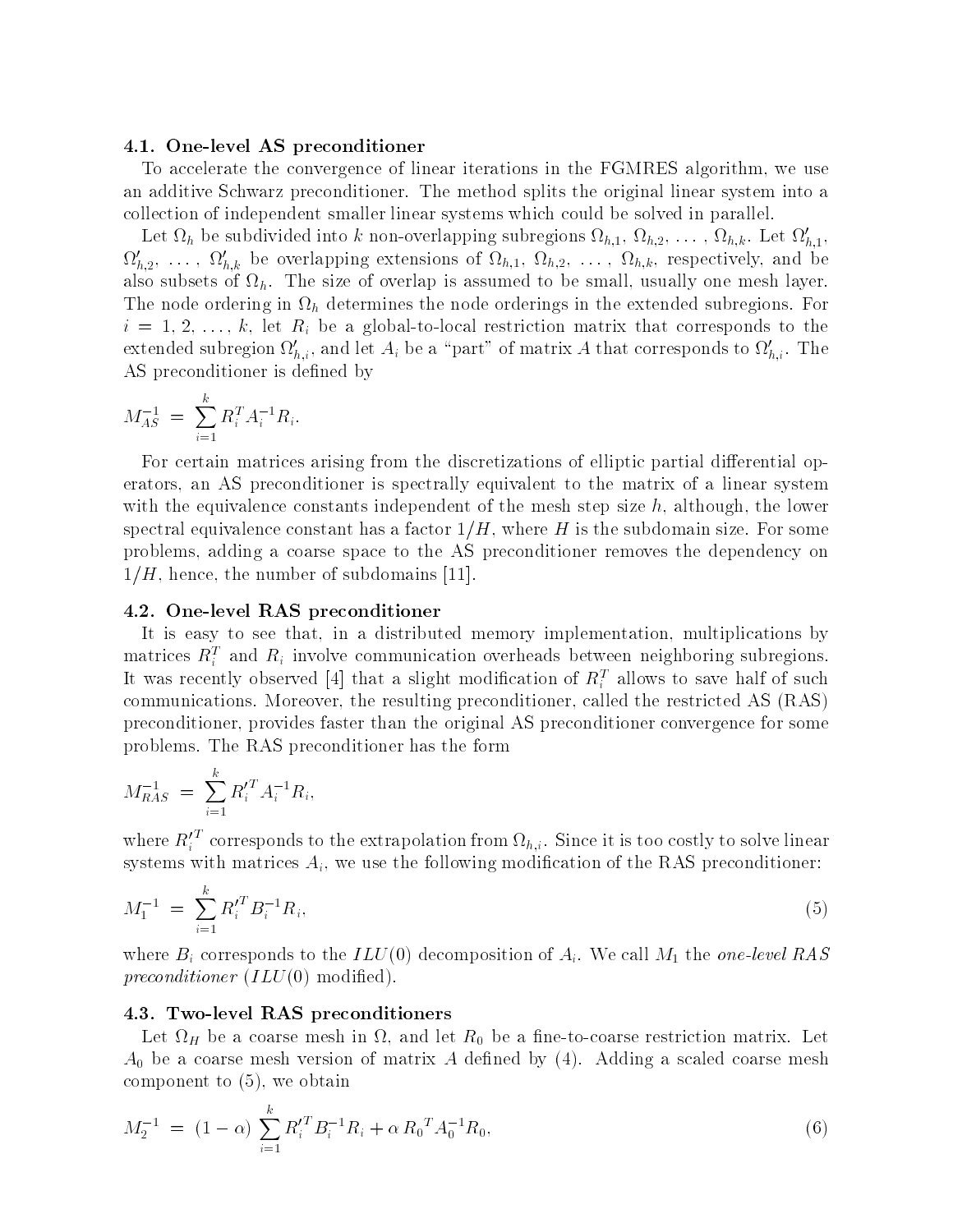where  $\alpha \in [0, 1]$  is a scaling parameter. We call  $M_2$  the global two-level RAS preconditioner (ILU(0) modified). Preconditioning by  $M_2$  requires solving a linear system with matrix  $A_0$ , which is still computationally costly if the linear system is solved directly and redundantly. In fact, the approximation to the coarse mesh solution could be sufficient for a better preconditioning. Therefore, we solve the coarse mesh problem in parallel using again a restarted FGMRES algorithm, which we call the *coarse mesh FGMRES*, with a modified RAS preconditioner.

Let  $\Omega_H$  be divided into k subregions  $\Omega_{H,1}$ ,  $\Omega_{H,2}$ ,  $\ldots$ ,  $\Omega_{H,k}$  with the extented counterparts  $\Omega'_{H,1}, \Omega'_{H,2}, \ldots, \Omega'_{H,k}$ . To solve the coarse mesh problem, we use FGMRES with the onelevel  $ILU(0)$  modified RAS preconditioner

$$
M_{0,1}^{-1} = \sum_{i=1}^{k} (R'_{0,i})^T B_{0,i}^{-1} R_{0,i}, \qquad (7)
$$

where, for  $i = 1, 2, \ldots, N$ ,  $R_{0,i}$  is a global-to-local coarse mesh restriction matrix,  $(R_{0,i})$ is a matrix that corresponds to the extrapolation from  $\Omega_{H,i}$ , and  $B_{0,i}$  is the  $ILU(0)$ decomposition of matrix  $A_{0,i}$ , a part of  $A_0$  that corresponds to the subregion  $\Omega'_{H,i}$ . After r coarse mesh FGMRES iterations,  $A_0$  in (6) is approximated by  $A_0$  =  $poly_l(M_{0.1}A_0)$ with some  $l \leq r$ , where poly<sub>l</sub> $(x)$  is a polynomial of degree l, and its explicit form is often not known. We note,  $l$  maybe different at different fine mesh FGMRES iterations, and it depends on a stopping condition. Therefore, FGMRES is more appropriate than the regular GMRES. Thus, the actual preconditioner for A has the form

$$
\tilde{M}_2^{-1} = (1 - \alpha) \sum_{i=1}^k R_i^{\prime T} B_i^{-1} R_i + \alpha R_0^T \tilde{A}_0^{-1} R_0.
$$
\n(8)

For the fine mesh linear system, we also use a preconditioner obtained by replacing  $A_0^ \,$ in (b) with  $M_{0.1}^-$  defined by (7):

$$
M_3^{-1} = \sum_{i=1}^k \left( (1 - \alpha) R_i^{\prime T} B_i^{-1} R_i + \alpha R_0^T (R_{0,i}^{\prime})^T B_{0,i}^{-1} R_{0,i} R_0 \right).
$$
 (9)

We call  $M_3$  a local two-level RAS preconditioner  $(ILU(0)$  modified) since the coarse mesh problems are solved locally, and there is no global information exchange among the subregions. We expect that  $m_3$  works better than  $m_1$  and that  $m_2$  does better than  $m_3$ . Since no theoretical results are available at the present, we test the described preconditioners  $m_1, \, m_2, \, {\rm and} \, \, m_3$  numerically.

## 5. NUMERICAL EXPERIMENTS

We computed a compressible ow over a NACA airfoil on the computational domain with the nonnested coarse and fine meshes. First, we constructed an unstructured coarse mesh  $\Omega_H$ ; then, the fine mesh  $\Omega_h$  was obtained by refining the coarse mesh twice. At each refinement step, each coarse mesh tetrahedron was subdivided into 8 tetrahedrons. After each refinement, the boundary nodes of the fine mesh were adjusted to the geometry of the domain. Sizes of the coarse and fine meshes are given in Table 1.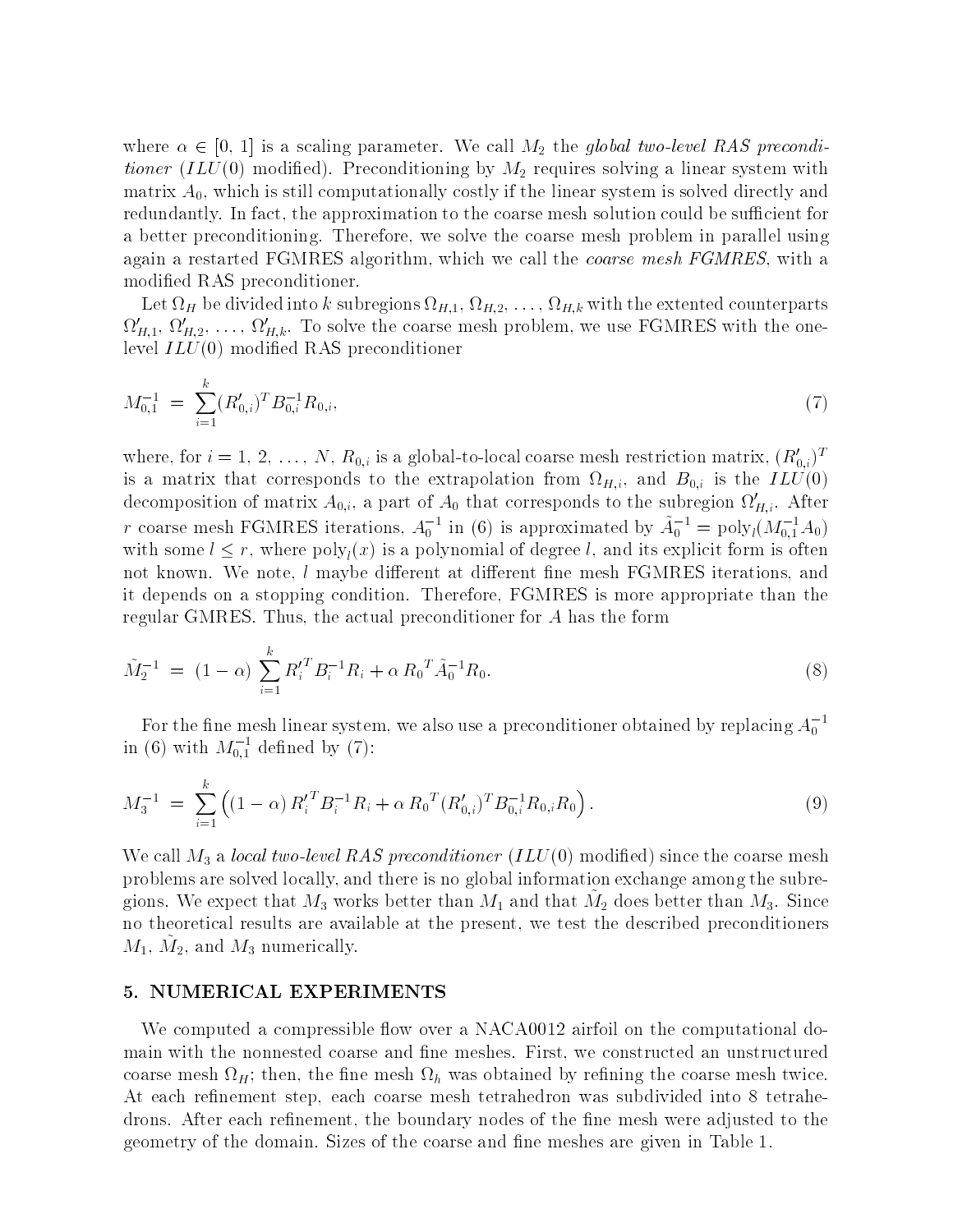Table Coarse and fine mesh sizes

| Course and mic mesh sizes  |               |                               |  |
|----------------------------|---------------|-------------------------------|--|
|                            |               | Coarse Fine Fine/coarse ratio |  |
| Nodes                      | 2,976 117,525 | - 395                         |  |
| Tetrahedrons 9.300 595,200 |               | 64                            |  |



Figure Comparison of the one-level local two-level and global two-level RAS preconditioners in terms of the total numbers of linear iterations (left picture) and nonlinear iterations right picture The mesh has subregions

For parallel processing, the coarse mesh was divided, using METIS  $[8]$ , into 16 or 32 submeshes with nearly the same number of tetrahedrons. The fine mesh partition was obtained directly from the corresponding coarse mesh partition The size of overlap both in the coarse and the fine mesh partition was set to one, that is, two neighboring extended subregions share a single layer of tetrahedrons. In (8) and (9),  $\kappa_0^*$  was set to a matrix of a piecewise imear interpolation. Multiplications by  $\kappa_0^*$  and  $\kappa_0$ , solving linear systems with  $m_1, m_2,$  and  $m_3,$  and both the nne and the coarse FGMRES algorithm were implemented in parallel The experiments were carried out on an IBM SP

We tested convergence properties of the preconditioners defined in  $(5)$ ,  $(8)$ , and  $(9)$  with  $\alpha = N_c/N_f$ , where  $N_c$  and  $N_f$  are the numbers of nodes in the coarse and fine meshes, respectively. We studied a transonic case with  $M_{\infty}$  set to 0.8. Some of the computation results are presented in Figures . The presented in Figures . The presented in Figures . The presented in Figure

The left picture in Figure 1 shows residual reduction in terms of total numbers of linear iterations with the algorithms with two-distances give significant  $\mathbf{u}$ improvements compared to the algorithm with the one-level RAS preconditioner The improvement in using the global two-level RAS preconditioner compared to the local twolevel RAS preconditioner is not very much Recall that in the former case the inner FGMRES is used which could increase the CPU time In Table 2 and  $\mathcal{A}$  summary In Table 2 and  $\mathcal{A}$ from the figure. We see that the reduction percentages in the numbers of linear iterations drop with the decrease of the nonlinear residual (or with the increase of the nonlinear iteration number). This is seen even more clear in the right picture in Figure 1. After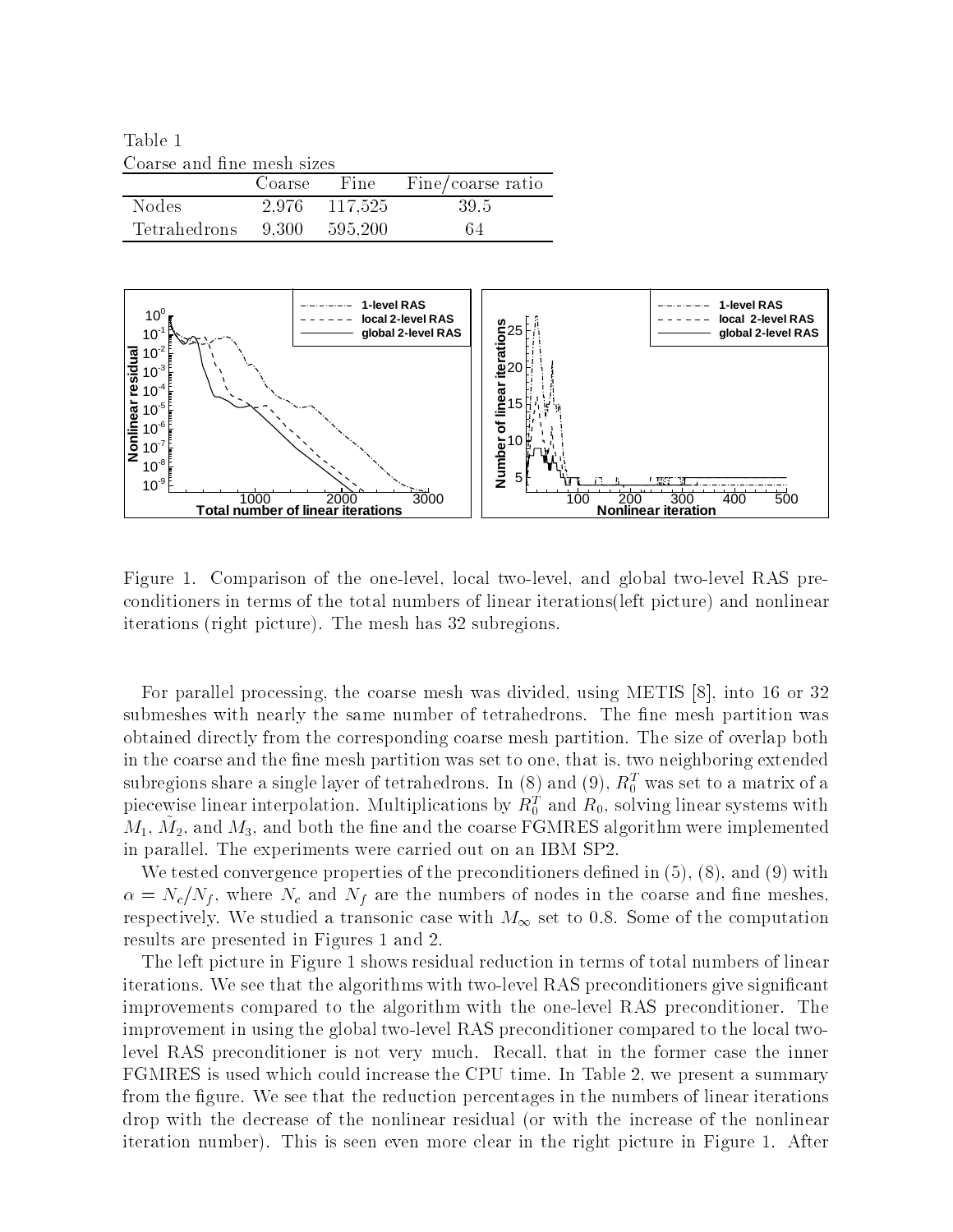Table

|           | THE WIGHT THE ONE TOTEL FORD PRECONDITIONER TO BUDICATORS. |                                                        |                                           |       |         |
|-----------|------------------------------------------------------------|--------------------------------------------------------|-------------------------------------------|-------|---------|
|           |                                                            | One-level RAS Local two-level RAS Global two-level RAS |                                           |       |         |
| Residual  | Iterations                                                 |                                                        | Iterations Reduction Iterations Reduction |       |         |
| $10^{-2}$ | 859                                                        | 513                                                    | $40\%$                                    | -371  | $-57\%$ |
| $10^{-4}$ | 1.205                                                      | 700                                                    | $42\%$                                    | 503   | 58%     |
| $10^{-6}$ | 1.953                                                      | 1,397                                                  | 28\%                                      | 1,245 | 36\%    |
| $10^{-8}$ | 2.452                                                      | 1,887                                                  | 23\%                                      | 1,758 | 28\%    |

Total numbers of linear iterations and the reduction percentages compared to the algorithm with the one-level RAS preconditioner (32 subregions)



Figure Comparison of the one-level RAS preconditioner with the local two-level RAS left picture and the global two-level RAS preconditioner right picture on the meshes with  $\mathcal{L}$  and  $\mathcal{L}$  and  $\mathcal{L}$  and  $\mathcal{L}$  and  $\mathcal{L}$  and  $\mathcal{L}$  and  $\mathcal{L}$  and  $\mathcal{L}$  and  $\mathcal{L}$  and  $\mathcal{L}$  and  $\mathcal{L}$  and  $\mathcal{L}$  and  $\mathcal{L}$  and  $\mathcal{L}$  and  $\mathcal{L}$  and  $\mathcal{L}$  and  $\mathcal{L}$ 

approximately 80 nonlinear iterations, the three algorithms give basically the same number of linear iterations at each nonlinear iteration This suggests that the coarse mesh may not be needed after some number of initial nonlinear iterations

In Figure we compare the algorithms on the meshes with dierent numbers of subre- $\mathbf{A}$ two-level RAS preconditioners initially increase the total numbers of linear iterations as the number of subregions was increased from  $\mathcal{M}$ right picture in Figure that the the increase in the number of subregions almost did not aect the convergence of the algorithm with the global two-level RAS preconditioner These results suggest that the algorithm with the global two-level RAS preconditioner is well scalable to the number of subregions (processors) while the other two are not. In both pictures we observe the decrease in the total number of linear iterations to the end of computations. This is due to the fact that only 4 or 5 linear iterations were carried out at each nonlinear iteration in both cases with  $\alpha$  is the right picture of  $\alpha$  and  $\alpha$  is a right picture. in Figure . We are systems in the case of  $\mathbf{A}$ faster than the linear systems in the case of 16 subregions.